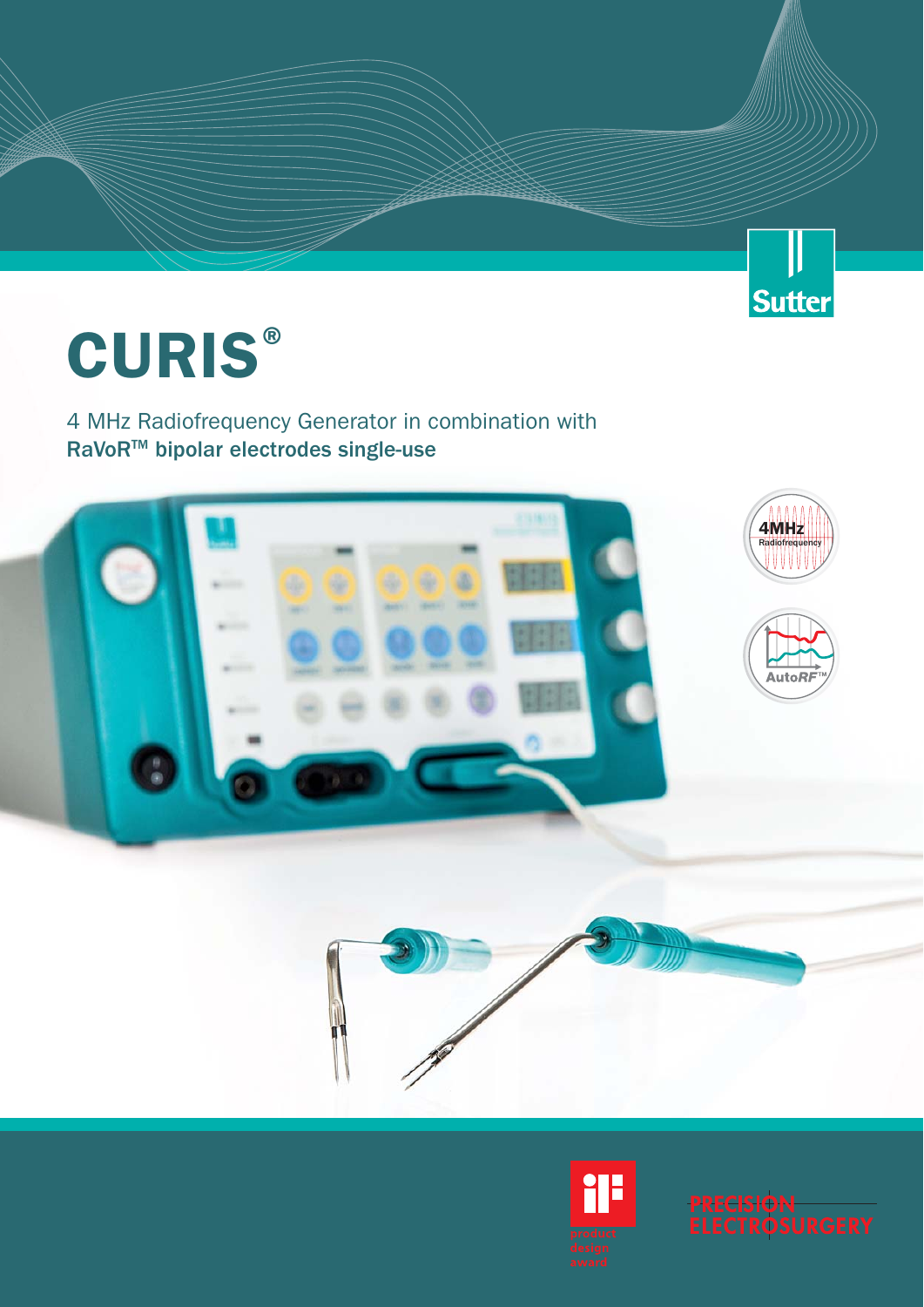

## CURIS® 4 MHz Radiofrequency Generator One unit – many applications



The CURIS® 4 MHz radiofrequency generator relies on innovative 4 MHz technology: It is gentle to the tissue and effective for coagulation, for submucosal shrinkage, and for cutting. Scientific studies have shown that tissue trauma may be reduced by using CURIS® 4 MHz radiofrequency technology.\*1

### CURIS® 4 MHz Radiofrequency Technology

The higher the frequency, the less the resistance of biological tissue to electromagnetic fields – up to the point where cell membranes are capacitively coupled. This effect is created by the CURIS® 4 MHz radiofrequency generator in all monopolar and bipolar modes. When using conventional electrosurgical units the electromagnetic field concentrates between the cells and only heats up the outer layer. However, with the CURIS® 4 MHz radiofrequency generator cell membranes are conductive, and energy is absorbed evenly inside the cells. As a result, energy is administered gently and in a highly focused fashion. Precise monopolar cuts are possible while lateral heat damage is kept to a minimum\*2.

\*1 Muehlfay G et al., A study on the type of lesions archieved by three electrosurgical methods and their way of healing. Romanian Journal of Morphology & Embryology. 2015; 56(4): 1383 - 1388 \*2 Hoffmann TK et al., Comparative analysis of resection tools suited for transoral robot - assisted surgery. European Archives Oto - Rhino - Laryngology.

2014; 271 (5) : 1207 - 1213



This diagram shows the permittivity of tissue, which depends on the frequency of the electromagnetic field.

#### **Conventional electrosurgical units CURIS®4 MHz Radiofrequency**



The electromagnetic field concentrates between the cells and heats up only the outer layer.

## **Generator**



Cell membranes are conductive and the energy is absorbed evenly inside the cells. The results are highly focussed tissue effects.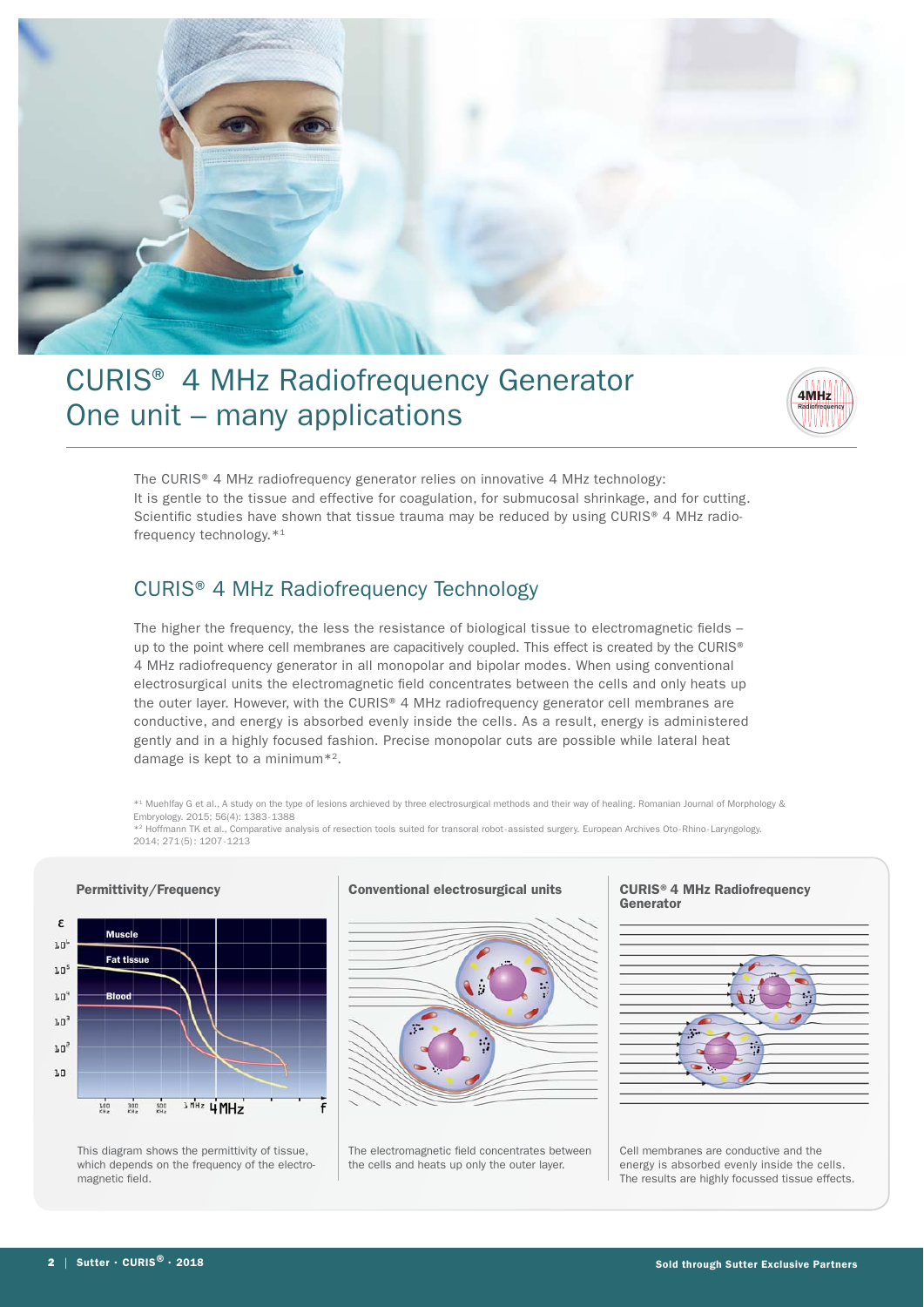## Precision thanks to **Auto***RF*™



When dissecting different types of tissue in one cut (skin, fat, muscles), the unit has to process and respond to the AutoRF<sup>™</sup> data in a flash. For this reason, the CURIS® 4 MHz radiofrequency generator has two microprocessors for additional safety and speed.

## **p**<sup>3™</sup>-Technology

 $\mathbf{p}^3$ pulsed power performance"

p<sup>3™</sup>, which stands for pulsed power performance, is active in all coagulation modes of the CURIS® 4 MHz radiofrequency generator. Radiofrequency energy is delivered in about 50 small packages per second. Due to the pulsed power output, there are short breaks between the individual packages, giving the tissue enough time to absorb the energy. Highly focused, yet gentle coagulation with minimal thermal damage is possible.



#### **RaVoR™ mode:**

The pulsed power output with short intervals between the individual packages gives enough time for the coagulated tissue to absorb the applied energy.



#### **Monopolar cutting:**

Sections 1 to 5 show the different kinds of tissues and cutting speeds to which the unit adjusts its power output automatically. "R" signifies electric tissue resistance and "P" the actual power output.



CURIS®: one device – many applications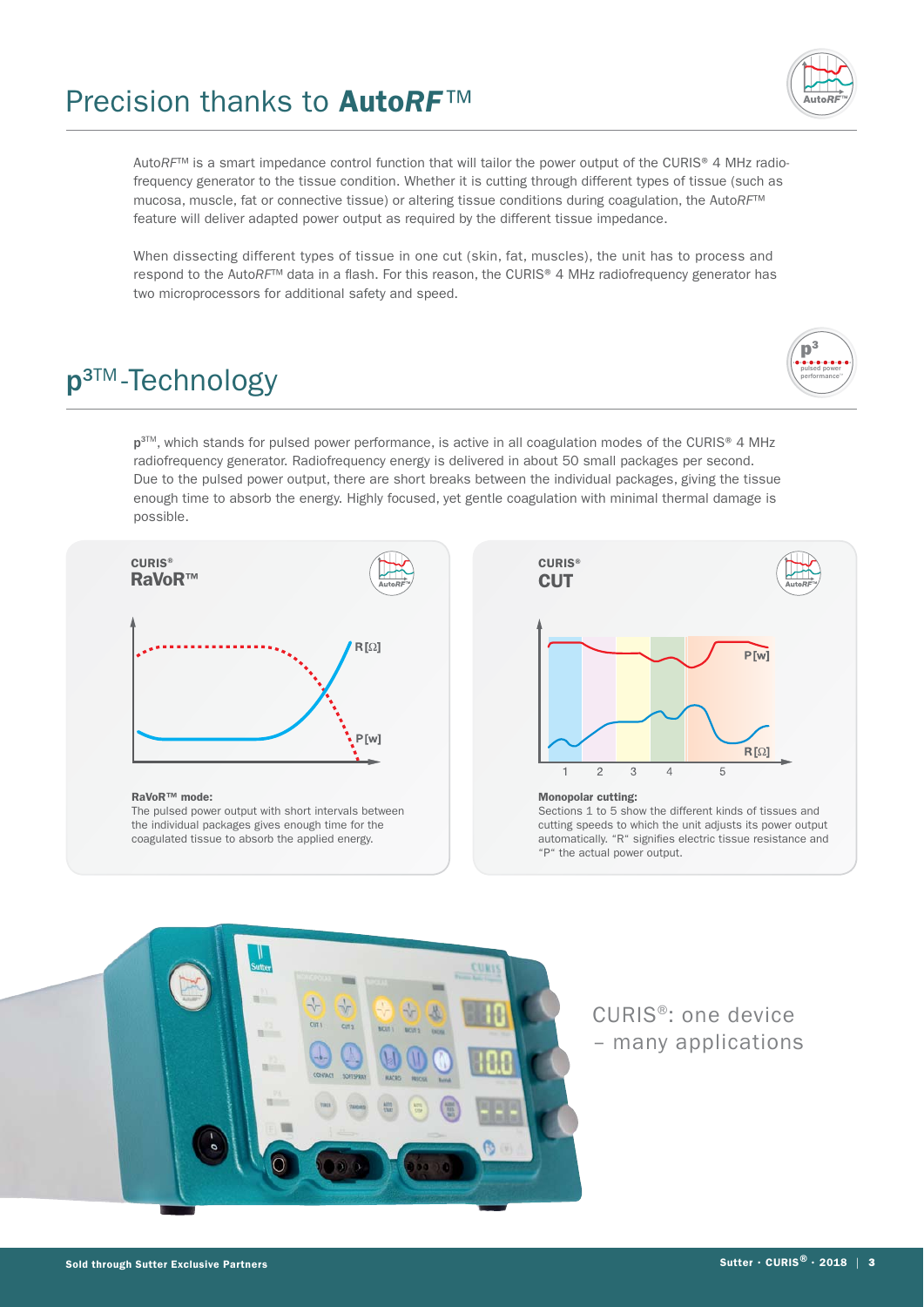



Snoring intensity pre- and postoperatively after treatment of nasal turbinates and soft palate

*Marinescu, A, Innovative Bipolar Radiofrequency Volumetric Reduction with "ORL - Set" for Treatment of Habitual Snorers. Laryngo-Rhino-Otol, 2014; 83 (9): 610 – 616*

"Bipolar radiofrequency volumetric tissue reduction, using Sutter technology, appears to have promising results for patients with snoring and mild OSA. One treatment session resulted in significant reduction in snoring intensity, improvement in sleep quality and QOL, and reduction in daytime sleepiness."

Pang KP et al. Sutter bipolar radiofrequency volumetric tissue reduction of palate for snoring and mild obstructive sleep apnoea: is one treatment adequate? The Journal of Laryngology & Otology. 2009; 123(7): 750-754

## RaVoR<sup>™</sup> Radiofrequency Volume Reduction

RaVoR™ of the inferior turbinates, soft palate, tongue base, etc. is an interstitial application for submucosal tissue shrinkage. Precise delivery of energy and smart power adjustment depending on actual tissue impedance aid in creating consistent and repeatable lesions. As soon as the right size of a lesion has been achieved, the CURIS® 4 MHz radiofrequency generator will automatically stop the activation (AUTO STOP mode), and give an acoustic signal. The treated tissue is decomposed by the body's own immune system and transformed into fibrous scar tissue. This process leads to a shrinkage and stiffening of the treated area. Sutter has developed different bipolar electrodes for the treatment of sleep - related breathing disorders based on the anatomical sites of obstruction.

#### Audio Feedback

If desired, an acoustic feedback function (AUDIO FEEDBACK) can be activated. While a lesion is created in RaVoR™ mode, the change in tissue condition is signaled by a changing pitch: The further the lesion progresses, the higher the activation sound. This mode may also be used to potentially increase the patient's comfort. The patient will be able to listen and follow what happens inside the tissue.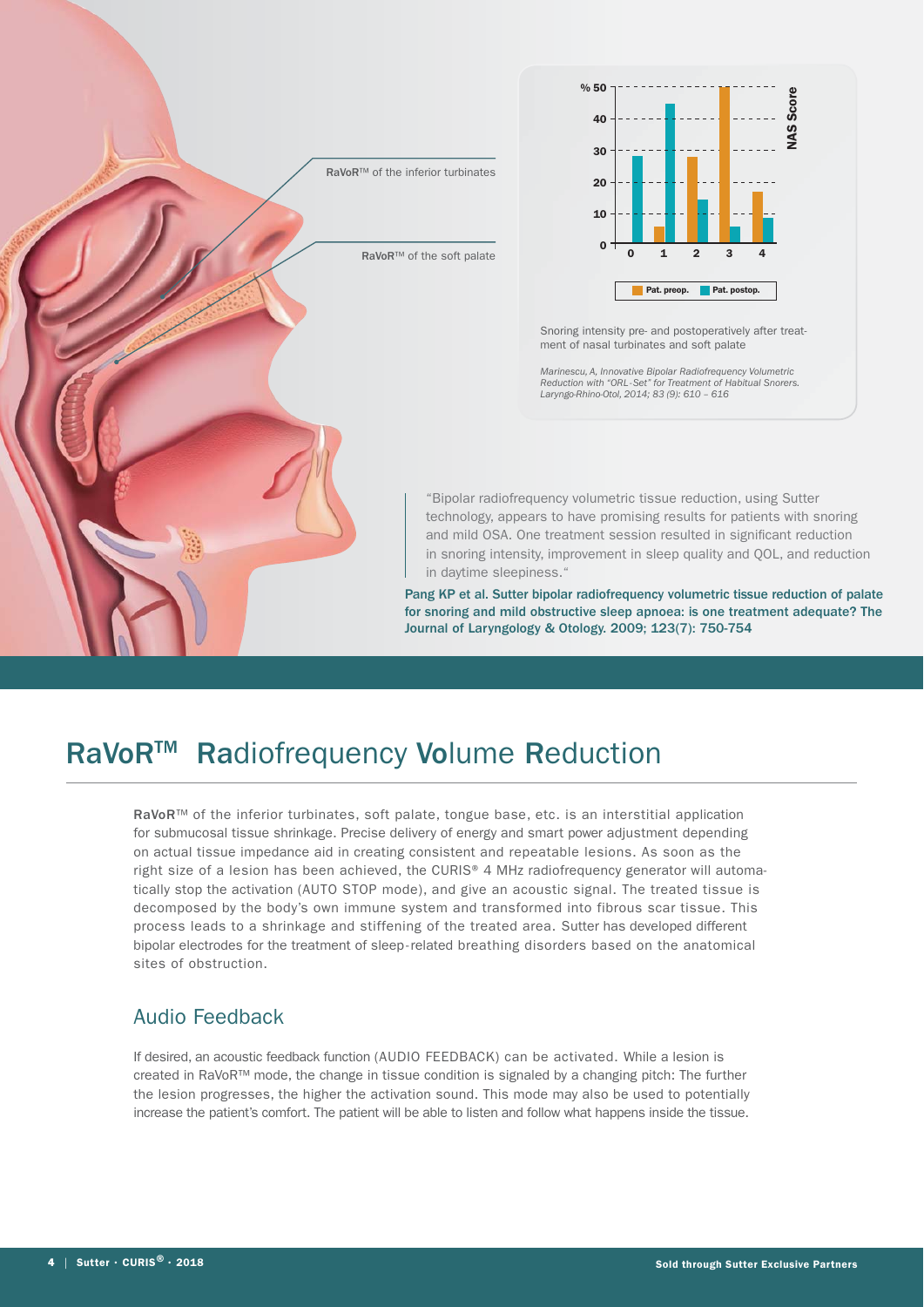## **RaVoR™ bipolar electrodes single-use**



"The RaVoR™ bipolar electrodes single - use for the reduction of the inferior turbinates are a convenient solution for my private practice. My staff and I enjoy the ease of use due to the new plug and operate feature." S. Grupp, MD, Freiburg (Germany)

## Plug and operate

- Convenient handling for surgeon and staff
- Perfect match with the CURIS® 4MHz radiofrequency generator
- Auto recognition of the instrument and instant selection of the RaVoR™ program
- CURIS®– Precision thanks to Auto*RF*™

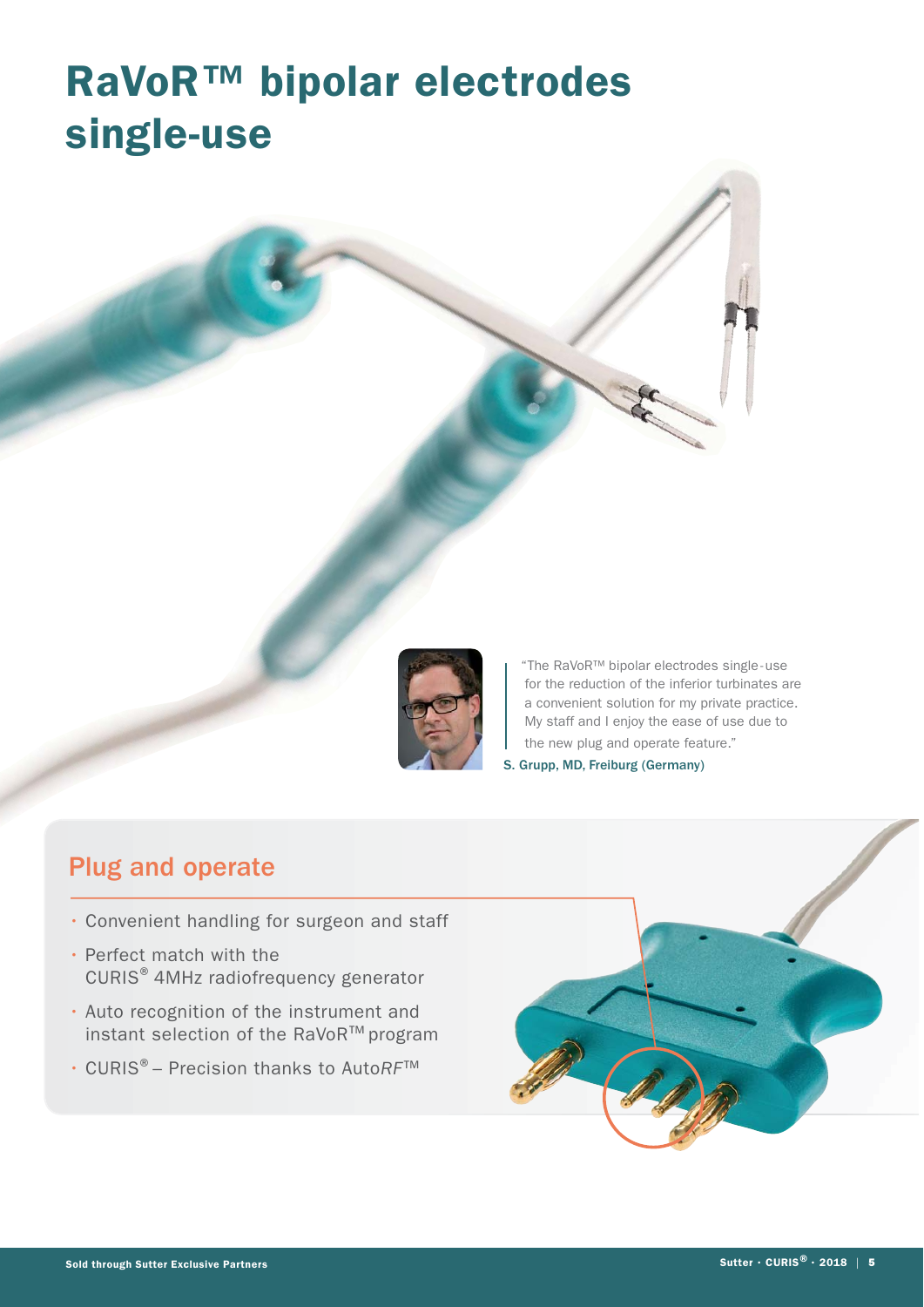## RaVoR™ of the inferior turbinates



70 44 62 **RaVoR<sup>™</sup> bipolar electrode**<br>for the inferior turbinates s for the inferior turbinates, single-use<br>working length: 103 mm



Schematic view of the puncture sites for the application of radiofrequency energy of the hypertrophic turbinates.



e de la comparable de la comparable de la comparable de la comparable de la comparable de la comparable de la<br>Décembre de la comparable de la comparable de la comparable de la comparable de la comparable de la comparable

"RaVoR™ is a modern surgical technique showing good and long-lasting treatment results when used to reduce the volume of hypertrophic turbinates. At the same time it preserves the mucosa and its function."



Inferior turbinate – Preoperative condition and six months postoperatively with significantly enlarged nasal passage.

R. Romeo, MD, Israelitic Hospital Rome (Italy)

## RaVoR™ of the soft palate



**70 44 95**<br>RaVoR™ bipolar electrodes **RaVoR™** bipolar electrodes<br>for the soft palate, single-use working length: 110 mm



"The radiofrequency assisted soft palate procedure is a minimally invasive, safe and quick procedure. It is well tolerated by patients. We have not observed any bleeding that needed special attention."

D. Brehmer, MD Göttingen (Germany)



Puncture sites for the application of radiofrequency energy in the **soft palate** 



Dissection of surplus uvula tissue and incision lines for the triangular excision of the posterior palatal pillars. (With ARROW*tip*™ monopolar microdissection electrode, REF: 36 03 42)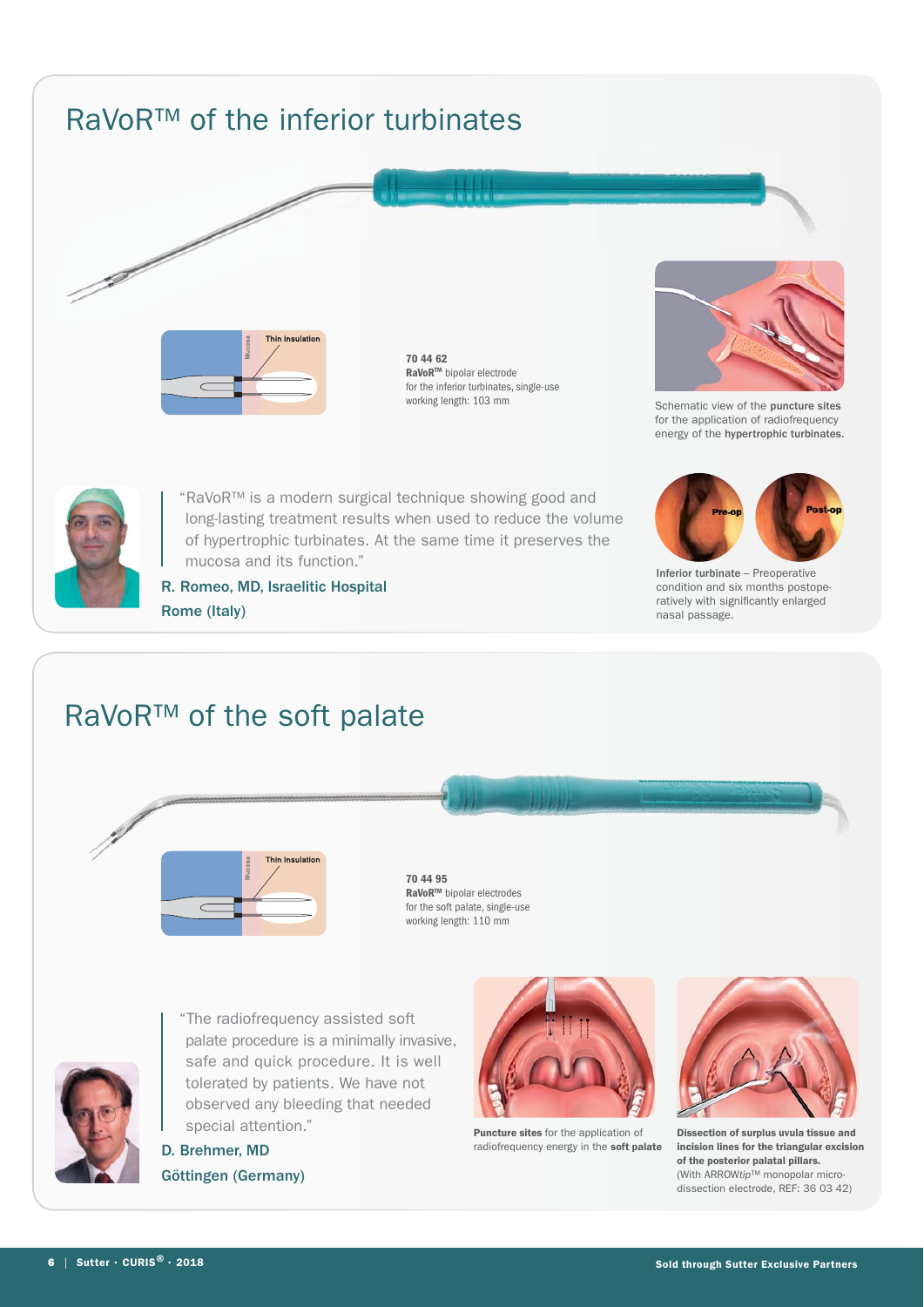## CURIS® Basic set/Accessories

#### **CURIS® Basic set**

#### 87 00 10 – CURIS® basic set with single-use patient plates

| <b>Anzahl</b> | <b>REF</b>  | <b>Beschreibung</b>                                                                                      |  |
|---------------|-------------|----------------------------------------------------------------------------------------------------------|--|
|               | 36 01 00-01 | CURIS <sup>®</sup> 4 MHz radiofrequency generator<br>(incl. mains cord, user's manual and test protocol) |  |
|               | 36 01 10    | Foot switch two pedals for CURIS <sup>®</sup> (cut & coag),<br>cable length: 4 m                         |  |
| 1             | 37 01 54L   | Bipolar cable for CURIS <sup>®</sup> , length: 3 m                                                       |  |
|               | 36 07 04    | Monopolar handpiece (pencil) cut & coag,<br>shaft 2.4 mm, cable length: 3 m                              |  |
|               | 36 02 38    | Cable for single-use patient plates, length: 3 m                                                         |  |
| 1(x50)        | 36 02 22    | Safety patient plates, single-use,<br>packing 5 x 10 pcs. (not shown)                                    |  |





Fuego trolley

#### **Fuego Trolley**

The trolley has a solid design and guarantees that the CURIS® 4 MHz radiofrequency generator will not shift. It also comes with a hook to mount the foot switch.

Two storage baskets for accessories and documentation.



CURIS<sup>®</sup> trolley case

#### **Trolley Case for CURIS® 4 MHz radiofrequency generator**

The CURIS® trolley case is ideally suited to preserve your radiofrequency generator from damage.

#### Disclaimer:

The information presented herein has been carefully researched and compiled with the help of specialist physicians. They are not meant to serve as a detailed treatment guide. They do not replace the user instructions for the medical devices used. Sutter accepts no liability for the treatment results beyond the mandatory legal regulations.

Products shown in this catalog are available in the EU. Availability in other markets may vary.